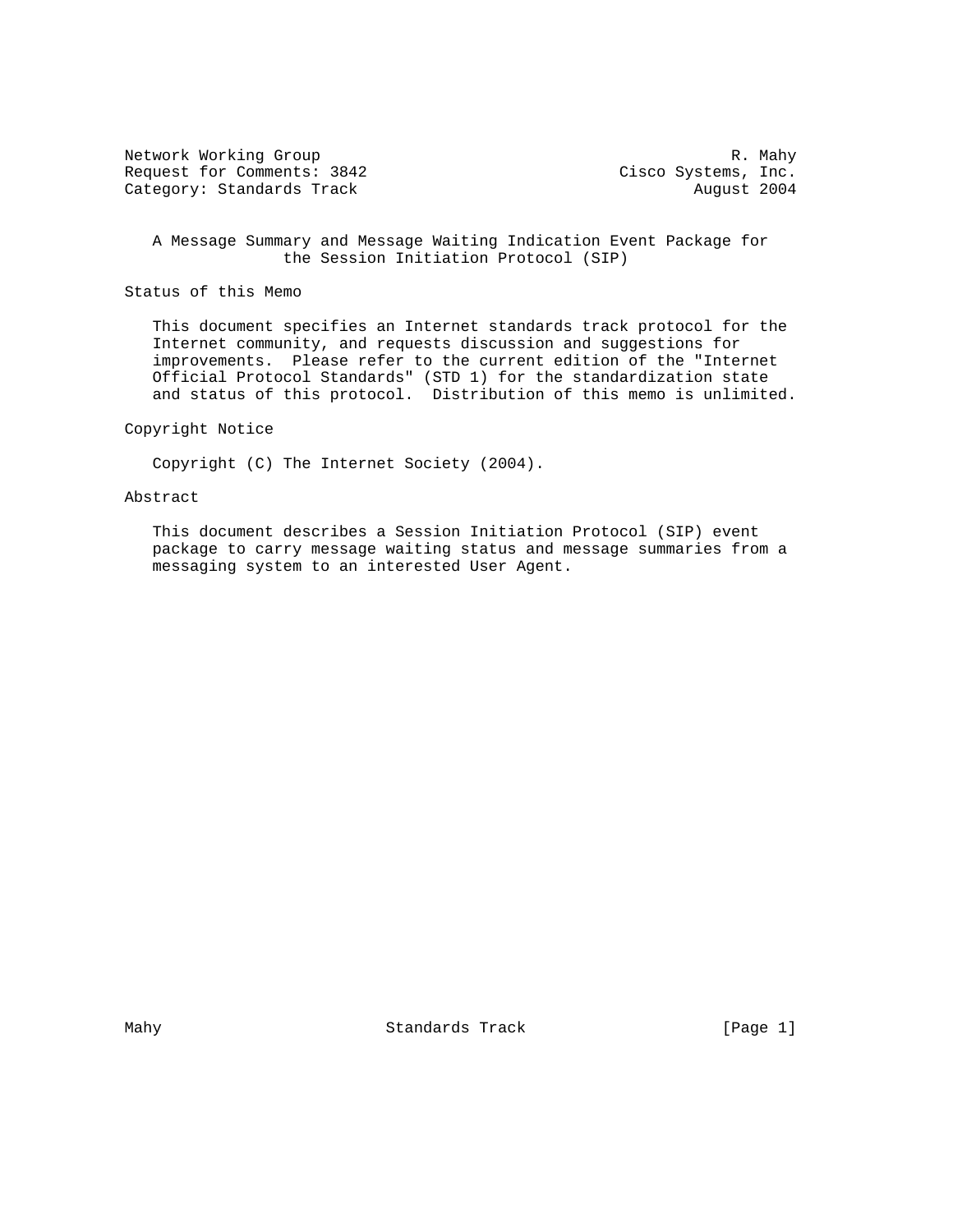| Table of Contents |  |
|-------------------|--|
|-------------------|--|

| 1.  |      |                                                         |  |  |  | 2              |
|-----|------|---------------------------------------------------------|--|--|--|----------------|
| 2.  |      | Background and Appropriateness                          |  |  |  | $\overline{3}$ |
| 3.  |      | Event Package Formal Definition                         |  |  |  | $\overline{4}$ |
|     | 3.1. | Event Package Name                                      |  |  |  | $\overline{4}$ |
|     | 3.2. | Event Package Parameters                                |  |  |  | $\overline{4}$ |
|     | 3.3. |                                                         |  |  |  | $\overline{4}$ |
|     | 3.4. | Subscription Duration.                                  |  |  |  | $\overline{4}$ |
|     | 3.5. |                                                         |  |  |  | $\overline{4}$ |
|     | 3.6. | Subscriber Generation of SUBSCRIBE Requests.            |  |  |  | 6              |
|     | 3.7. | Notifier Processing of SUBSCRIBE Requests.              |  |  |  | 6              |
|     | 3.8. | Notifier Generation of NOTIFY Requests                  |  |  |  | 7              |
|     | 3.9. | Subscriber Processing of NOTIFY Requests                |  |  |  | $\overline{7}$ |
|     |      | 3.10. Handling of Forked Requests.                      |  |  |  | 7              |
|     |      | 3.11. Rate of Notifications.                            |  |  |  | 7              |
|     |      | 3.12. State Agents and Lists                            |  |  |  | 8              |
|     |      | 3.13. Behavior of a Proxy Server                        |  |  |  | 8              |
| 4.  |      |                                                         |  |  |  | 8              |
|     | 4.1. | Example Message Flow                                    |  |  |  | 8              |
|     | 4.2. | Example Usage with Callee Capabilities and Caller       |  |  |  |                |
|     |      |                                                         |  |  |  | 14             |
| 5.  |      |                                                         |  |  |  | 14             |
|     |      | 5.1. New Event-Package Definition                       |  |  |  | 15             |
|     |      | 5.2. Body Format Syntax                                 |  |  |  | 15             |
| б.  |      |                                                         |  |  |  | 15             |
| 7.  |      |                                                         |  |  |  | 16             |
|     |      | 7.1. SIP Event Package Registration for message-summary |  |  |  | 16             |
|     | 7.2. | MIME Registration for application/                      |  |  |  |                |
|     |      | simple-message-summary                                  |  |  |  | 16             |
| 8.  |      |                                                         |  |  |  | 17             |
| 9.  |      |                                                         |  |  |  | 17             |
| 10. |      |                                                         |  |  |  | 17             |
|     |      | 10.1. Normative References                              |  |  |  | 17             |
|     |      | 10.2. Informational References                          |  |  |  | 18             |
| 11. |      |                                                         |  |  |  | 18             |
| 12. |      |                                                         |  |  |  | 19             |
|     |      |                                                         |  |  |  |                |

# 1. Conventions

 The key words "MUST", "MUST NOT", "REQUIRED", "SHALL", "SHALL NOT", "SHOULD", "SHOULD NOT", "RECOMMENDED", "MAY", and "OPTIONAL" in this document are to be interpreted as described in BCP 14, RFC 2119 [3].

Mahy Standards Track [Page 2]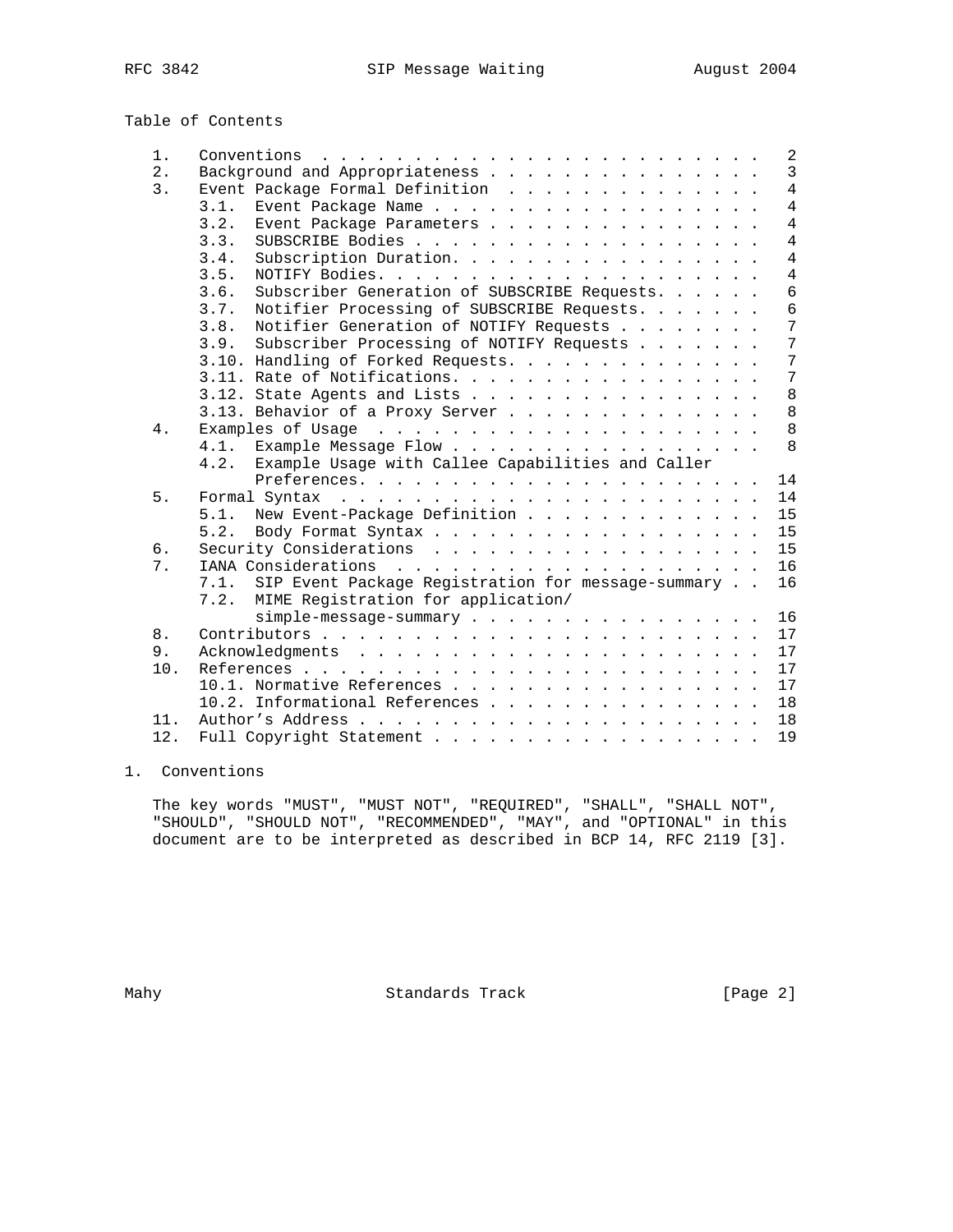## 2. Background and Appropriateness

 Message Waiting Indication is a common feature of telephone networks. It typically involves an audible or visible indication that messages are waiting, such as playing a special dial tone (which in telephone networks is called message-waiting dial tone), lighting a light or indicator on the phone, displaying icons or text, or some combination.

 Message-waiting dial tone is similar to but distinct from stutter dial tone. Both are defined in GR-506 [11].

 The methods in the SIP [1] base specification were only designed to solve the problem of session initiation for multimedia sessions, and rendezvous. Since Message Waiting Indication is really status information orthogonal to a session, it was not clear how an IP telephone acting as a SIP User Agent would implement comparable functionality. Members of the telephony community viewed this as a shortcoming of SIP.

 Users want the useful parts of the functionality they have using traditional analog, mobile, and PBX telephones. It is also desirable to provide comparable functionality in a flexible way that allows for more customization and new features. SIP Specific Event Notification (RFC 3265 -- SIP Events) [2] is an appropriate mechanism to use in this environment, as it preserves the user mobility and rendezvous features which SIP provides.

 Using SIP-Specific Event Notification, a Subscriber User Agent (typically an IP phone or SIP software User Agent) subscribes to the status of their messages. A SIP User Agent acting on behalf of the user's messaging system then notifies the Subscriber each time the messaging account's messages have changed. (This Notifier could be composed with a User Agent that provides a real-time media interface to send or receive messages, or it could be a stand-alone entity.) The Notifier sends a message summary in the body of a NOTIFY, encoded in a new MIME type defined later in this document. A User Agent can also explicitly fetch the current status.

 A SIP User Agent MAY subscribe to multiple accounts (distinguished by the Request URI). Multiple SIP User Agents MAY subscribe to the same account.

 Before any subscriptions or notifications are sent, each interested User Agent must be made aware of its messaging notifier(s). This MAY be manually configured on interested User Agents, manually configured on an appropriate SIP Proxy, or dynamically discovered based on

Mahy Standards Track [Page 3]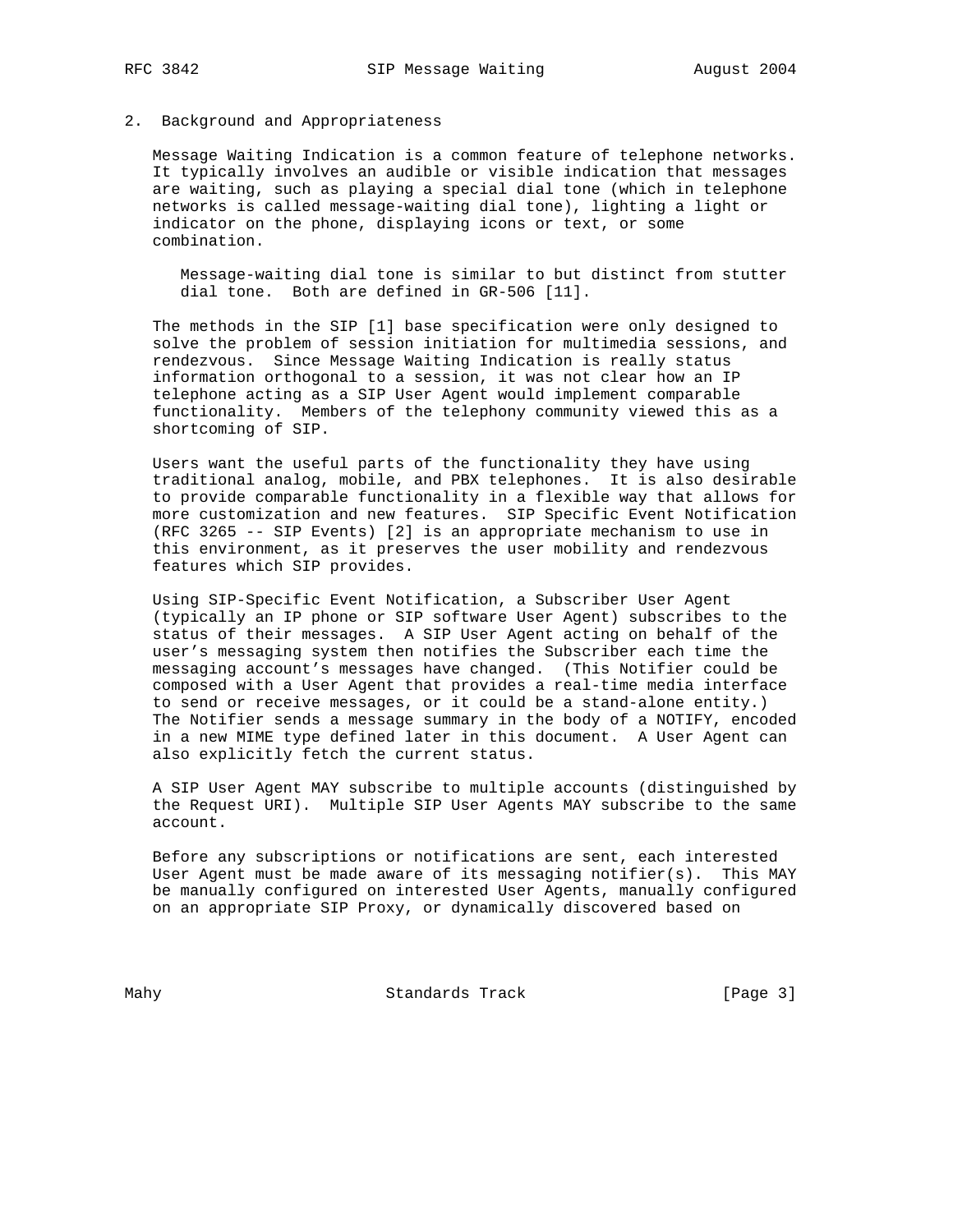requested caller preferences [4] and registered callee capabilities [5]. (For more information on usage with callee capabilities, see Section 4.2)

- 3. Event Package Formal Definition
- 3.1. Event Package Name

 This document defines a SIP Event Package as defined in RFC 3265 [2]. The event-package token name for this package is:

"message-summary"

3.2. Event Package Parameters

This package does not define any event package parameters.

3.3. SUBSCRIBE Bodies

This package does not define any SUBSCRIBE bodies.

3.4. Subscription Duration

 Subscriptions to this event package MAY range from minutes to weeks. Subscriptions in hours or days are more typical and are RECOMMENDED. The default subscription duration for this event package is one hour.

3.5. NOTIFY Bodies

 A simple text-based format is proposed to prevent an undue burden on low-end user agents, for example, inexpensive IP phones with no display. Although this format is text-based, it is intended for machine consumption only.

 A future extension MAY define other NOTIFY bodies. If no "Accept" header is present in the SUBSCRIBE, the body type defined in this document MUST be assumed.

 The format specified in this proposal attempts to separate orthogonal attributes of messages as much as possible. Messages are separated by message-context-class (for example: voice-message, fax-message, pager-message, multimedia-message, text-message, and none), by message status (new and old), and urgent and non-urgent type.

 The text format begins with a simple status line, and optionally a summary line per message-context-class. Message-context-classes are defined in [7]. For each message-context-class, the total number of new and old messages is reported in the new and old fields.

Mahy Standards Track [Page 4]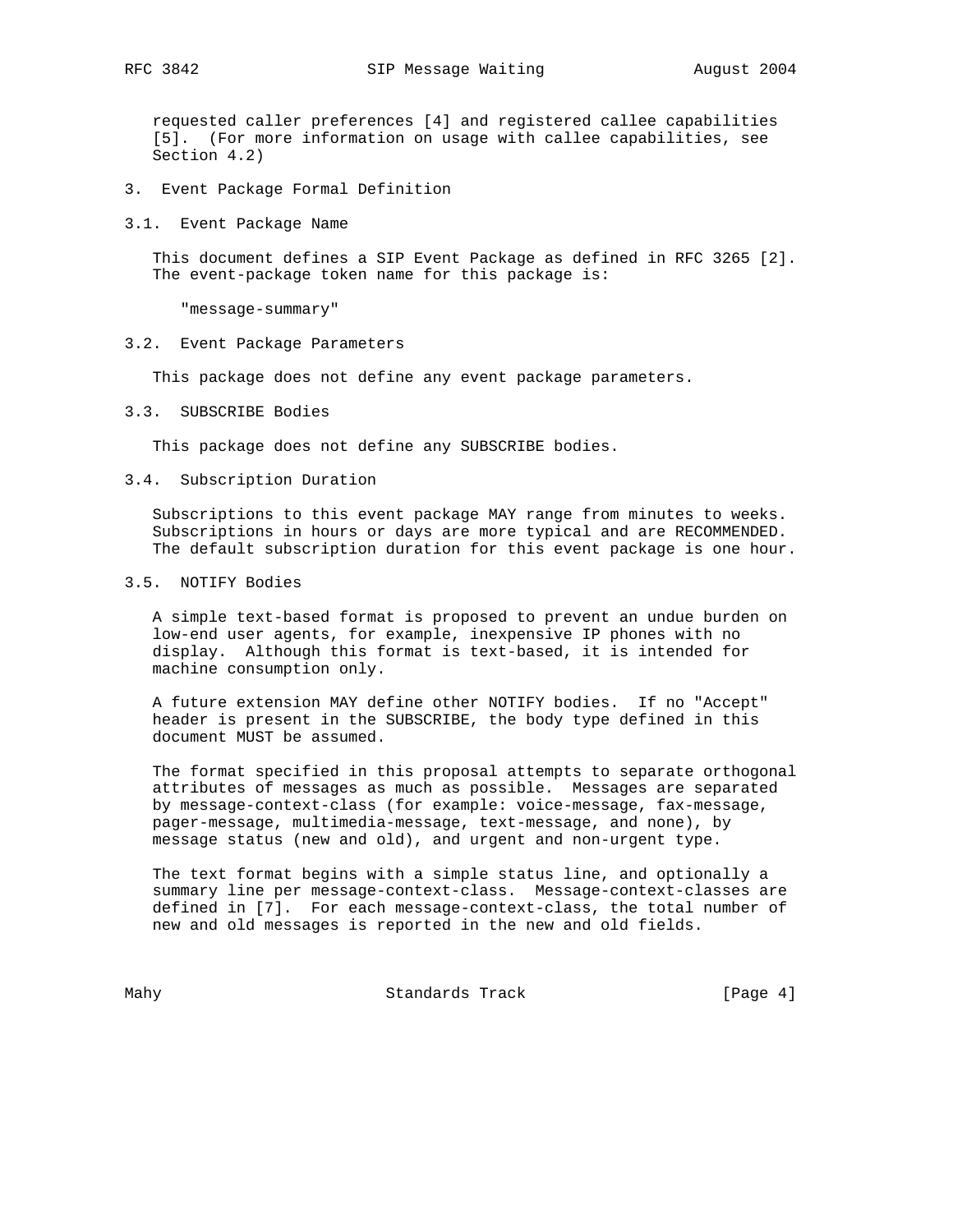In some cases, detailed message summaries are not available. The status line allows messaging systems or messaging gateways to provide the traditional boolean message waiting notification.

Messages-Waiting: yes

 If the Request-URI or To header in a message-summary subscription corresponds to a group or collection of individual messaging accounts, the notifier MUST specify to which account the message summary body corresponds. Note that the account URI MUST NOT be delimited with angle brackets ("<" and ">").

Message-Account: sip:alice@example.com

 In the example that follows, more than boolean message summary information is available to the User Agent. There are two new and four old fax messages.

Fax-Message: 2/4

 After the summary, the format can optionally list a summary count of urgent messages. In the next example there are one new and three old voice messages, none of the new messages are urgent, but one of the old messages is. All counters have a maximum value of 4,294,967,295 ((2^32) - 1). Notifiers MUST NOT generate a request with a larger value. Subscribers MUST treat a larger value as 2^32-1.

Voice-Message: 1/3 (0/1)

 Optionally, after the summary counts, the messaging systems MAY append RFC 2822 style message headers [9], which further describe newly added messages. Message headers MUST NOT be included in an initial NOTIFY, as new messages could be essentially unbounded in size. Message headers included in subsequent notifications MUST only correspond to messages added since the previous notification for that subscription. A messaging system which includes message headers in a NOTIFY MUST provide an administrator configurable mechanism to select which headers are sent. Headers likely for inclusion are To, From, Date, Subject, and Message-ID. Note that the formatting of these headers in this body is identical to that of SIP extension-headers, not the (similar) format defined in RFC 2822.

 Implementations which generate large notifications are reminded to follow the message size restrictions for unreliable transports articulated in Section 18.1.1 of SIP [1].

 Mapping local message state to new/old message status and urgency is an implementation issue of the messaging system. However, the

Mahy Standards Track [Page 5]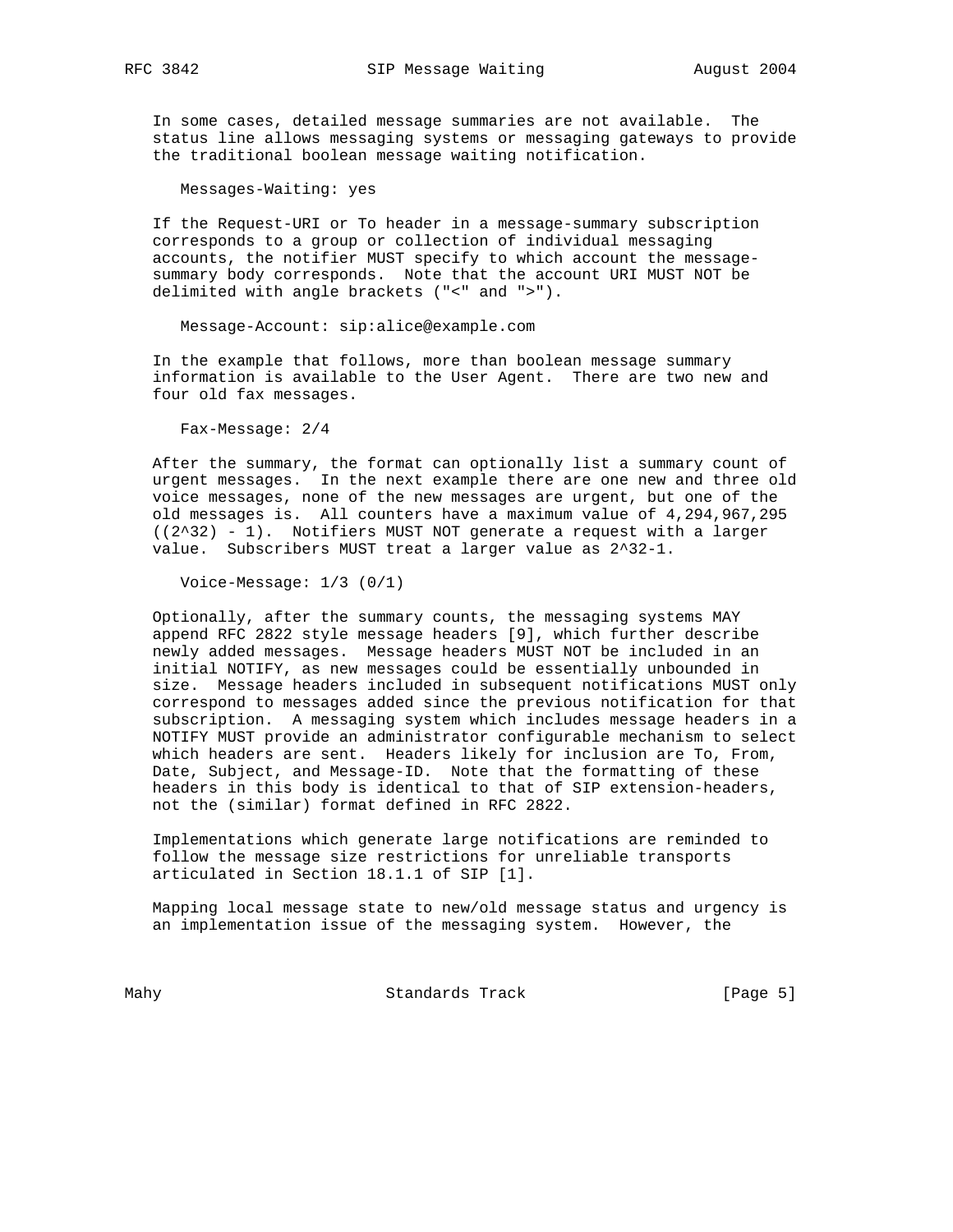messaging notifier MUST NOT consider a message "old" merely because it generated a notification, as this could prevent another subscription from accurately receiving message-summary notifications. Likewise, the messaging system MAY use any suitable algorithm to determine that a message is "urgent".

 Messaging systems MAY use any algorithm for determining the appropriate message-context-class for a specific message. Systems which use Internet Mail SHOULD use the contents of the Message- Context header [7] (defined in RFC 3458) if present as a hint to make a context determination. Note that a composed messaging system does not need to support a given context in order to generate notifications identified with that context.

### 3.6. Subscriber Generation of SUBSCRIBE Requests

 Subscriber User Agents will typically SUBSCRIBE to message summary information for a period of hours or days, and automatically attempt to re-SUBSCRIBE well before the subscription is completely expired. If re-subscription fails, the Subscriber SHOULD periodically retry again until a subscription is successful, taking care to backoff to avoid network congestion. If a subscription has expired, new re subscriptions MUST use a new Call-ID.

 The Subscriber SHOULD SUBSCRIBE to that user's message summaries whenever a new user becomes associated with the device (a new login). The Subscriber MAY also explicitly fetch the current status at any time. The subscriber SHOULD renew its subscription immediately after a reboot, or when the subscriber's network connectivity has just been re-established.

 The Subscriber MUST be prepared to receive and process a NOTIFY with new state immediately after sending a new SUBSCRIBE, a SUBSCRIBE renewal, an unsubscribe, a fetch, or at any other time during the subscription.

When a user de-registers from a device (logoff, power down of a mobile device, etc.), subscribers SHOULD unsubscribe by sending a SUBSCRIBE message with an Expires header of zero.

## 3.7. Notifier Processing of SUBSCRIBE Requests

 When a SIP Messaging System receives SUBSCRIBE messages with the message-summary event-type, it SHOULD authenticate the subscription request. If authentication is successful, the Notifier MAY limit the duration of the subscription to an administrator defined amount of time as described in SIP Events [2].

Mahy Standards Track [Page 6]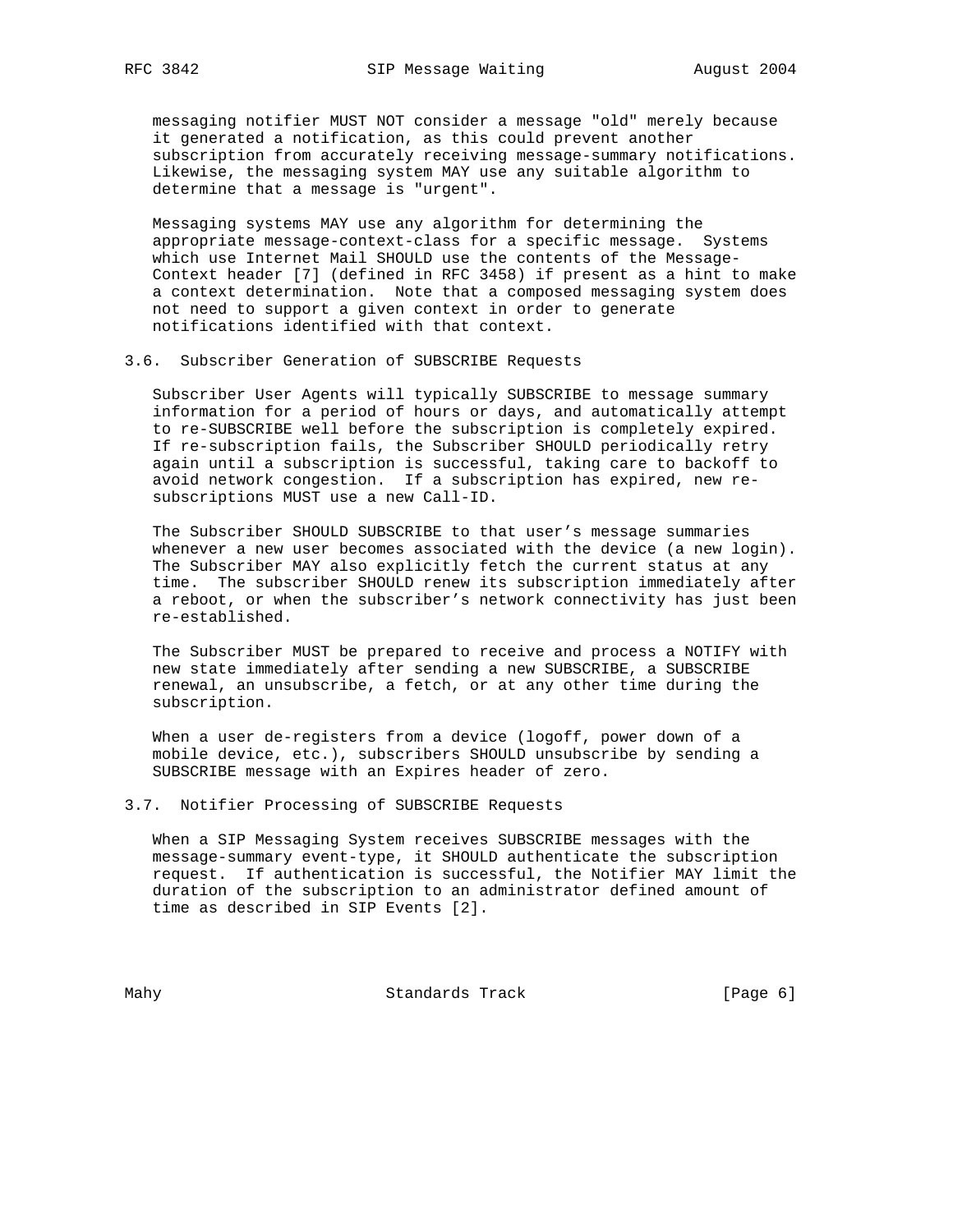### 3.8. Notifier Generation of NOTIFY Requests

 Immediately after a subscription is accepted, the Notifier MUST send a NOTIFY with the current message summary information. This allows the Subscriber to resynchronize its state. This initial synchronization NOTIFY MUST NOT include the optional RFC 2822 style message headers [8].

 When the status of the messages changes sufficiently for a messaging account to change the number of new or old messages, the Notifier SHOULD send a NOTIFY message to all active subscribers of that account. NOTIFY messages sent to subscribers of a group or alias, MUST contain the message account name in the notification body.

 A Messaging System MAY send a NOTIFY with an "Expires" header of "0" and a "Subscription-State" header of "terminated" before a graceful shutdown.

3.9. Subscriber Processing of NOTIFY Requests

 Upon receipt of a valid NOTIFY request, the subscriber SHOULD immediately render the message status and summary information to the end user in an implementation specific way.

 The Subscriber MUST be prepared to receive NOTIFYs from different Contacts corresponding to the same SUBSCRIBE. (The SUBSCRIBE may have been forked).

3.10. Handling of Forked Requests

 Forked requests are allowed for this event type and may install multiple subscriptions. The Subscriber MAY render multiple summaries corresponding to the same account directly to the user, or MAY merge them as described below.

 If any of the "Messages-Waiting" status lines report "yes", then the merged state is "yes"; otherwise the merged state is "no".

 The Subscriber MAY merge summary lines in an implementation-specific way if all notifications contain at least one msg-summary line.

3.11. Rate of Notifications

 A Notifier MAY choose to hold NOTIFY requests in "quarantine" for a short administrator-defined period (seconds or minutes) when the message status is changing rapidly. Requests in the quarantine which become invalid are replaced by newer notifications, thus reducing the total volume of notifications. This behavior is encouraged for

Mahy Standards Track [Page 7]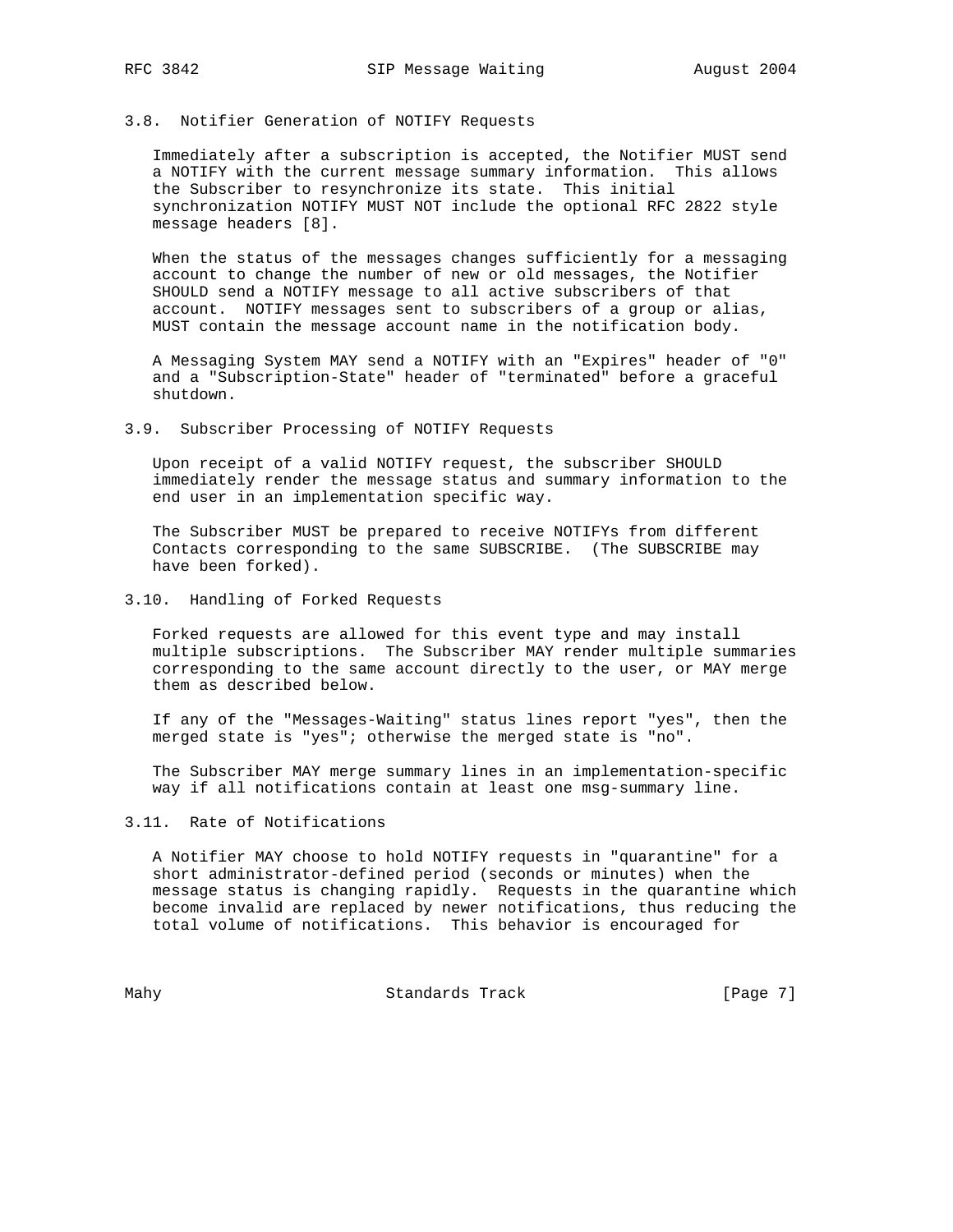implementations with heavy interactive use. Note that timely notification resulting in a change of overall state (messages waiting or not) and notification of newly added messages is probably more significant to the end user than a notification of newly deleted messages which do not affect the overall message waiting state (e.g., there are still new messages).

 Notifiers SHOULD NOT generate NOTIFY requests more frequently than once per second.

3.12. State Agents and Lists

 A Subscriber MAY use an "alias" or "group" in the Request-URI of a subscription if that name is significant to the messaging system. Implementers MAY create a service which consolidates and summarizes NOTIFYs from many Contacts. This document does not preclude implementations from building state agents which support this event package. One way to implement such a service is with the event list extension [10].

3.13. Behavior of a Proxy Server

 There are no additional requirements on a SIP Proxy, other than to transparently forward the SUBSCRIBE and NOTIFY methods as required in SIP. However, Proxies SHOULD allow non-SIP URLs. Proxies and Redirect servers SHOULD be able to direct the SUBSCRIBE request to an appropriate messaging notifier User Agent.

- 4. Examples of Usage
- 4.1. Example Message Flow

 The examples shown below are for informational purposes only. For a normative description of the event package, please see sections 3 and 5 of this document.

 In the example call flow below, Alice's IP phone subscribes to the status of Alice's messages. Via headers are omitted for clarity.

Mahy **Standards Track** [Page 8]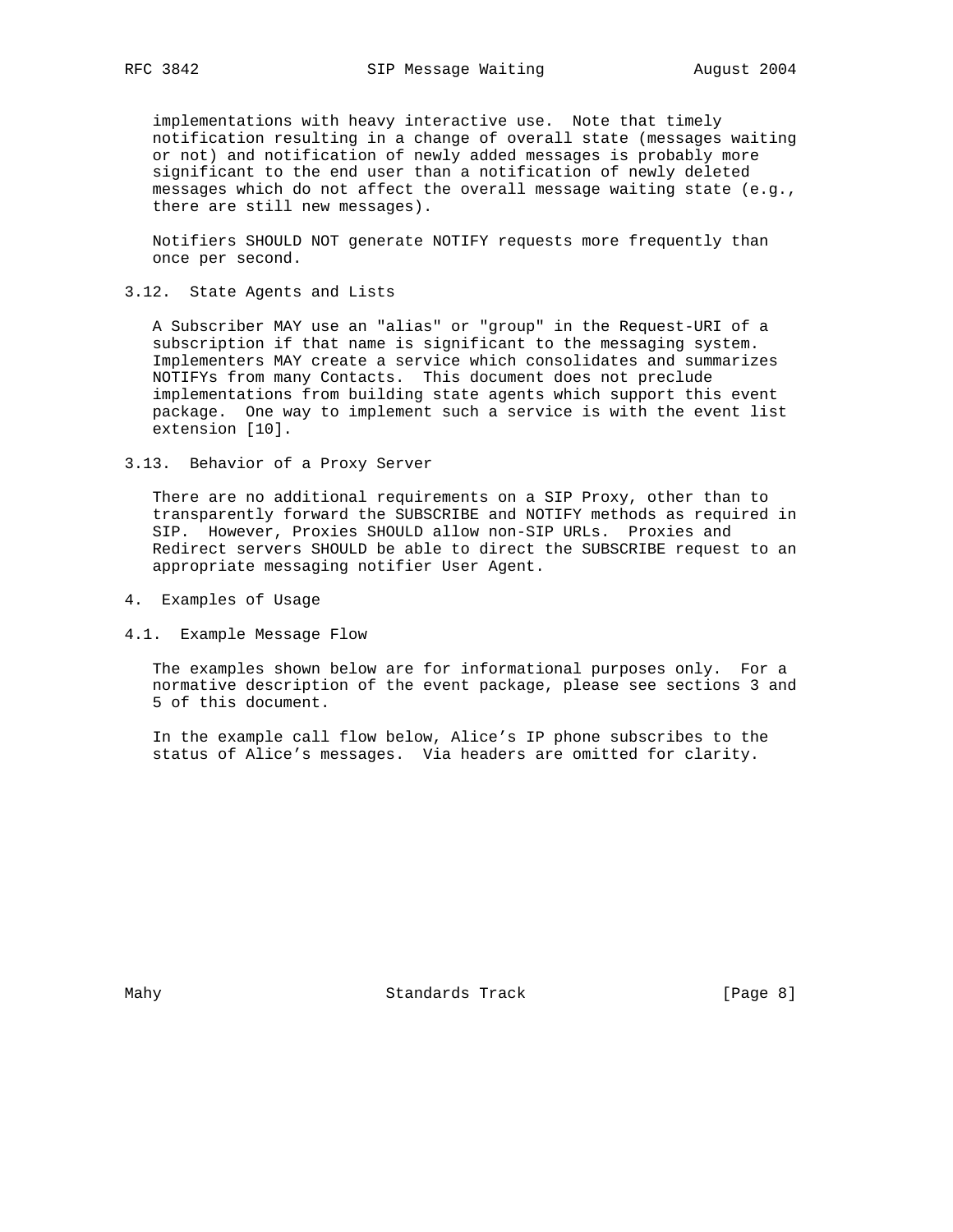Subscriber Notifier | | A1: SUBSCRIBE (new) |---------------------->| | A2: 200 OK | |<----------------------| | | A3: NOTIFY (sync) |<----------------------| | A4: 200 OK | |---------------------->| | | | | | A5: NOTIFY (change) | |<----------------------| | A6: 200 OK | |---------------------->| | | | | A7: (re)SUBSCRIBE |---------------------->| | A8: 200 OK | |<----------------------| | | | A9: NOTIFY (sync) | |<----------------------| | A10: 200 OK | |---------------------->| | | | | A11: (un)SUBSCRIBE |---------------------->| A12: 200 OK |<----------------------| | | A13: NOTIFY (sync) |<----------------------| | A14: 200 OK | |---------------------->| A1: Subscriber (Alice's phone) ->

 Notifier (Alice's voicemail gateway) Subscribe to Alice's message summary status for 1 day.

 SUBSCRIBE sip:alice@vmail.example.com SIP/2.0 To: <sip:alice@example.com> From: <sip:alice@example.com>;tag=78923 Date: Mon, 10 Jul 2000 03:55:06 GMT

Mahy **Standards Track** [Page 9]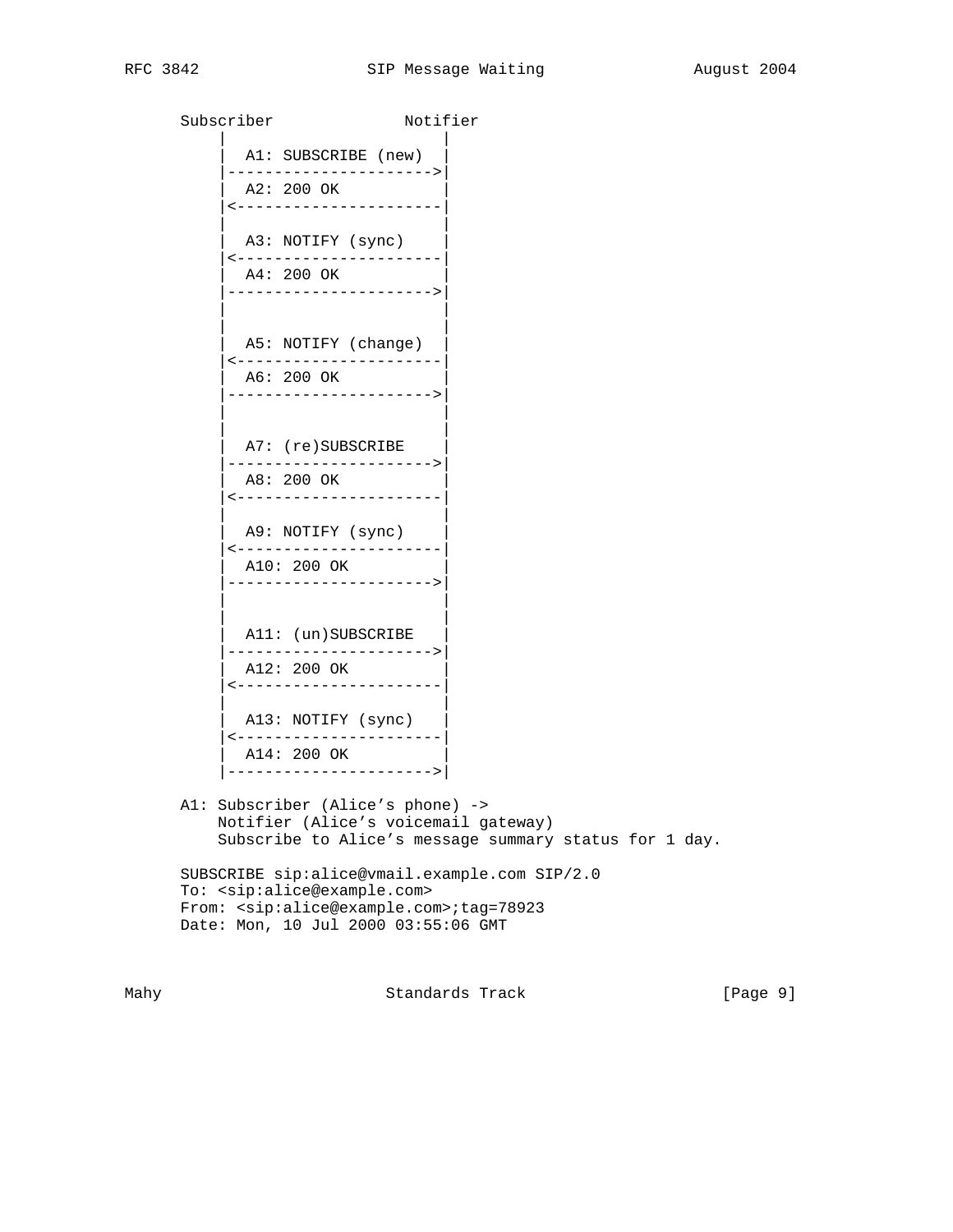```
 Call-Id: 1349882@alice-phone.example.com
 CSeq: 4 SUBSCRIBE
 Contact: <sip:alice@alice-phone.example.com>
 Event: message-summary
 Expires: 86400
 Accept: application/simple-message-summary
 Content-Length: 0
     A2: Notifier -> Subscriber
 SIP/2.0 200 OK
 To: <sip:alice@example.com>;tag=4442
 From: <sip:alice@example.com>;tag=78923
 Date: Mon, 10 Jul 2000 03:55:07 GMT
 Call-Id: 1349882@alice-phone.example.com
 CSeq: 4 SUBSCRIBE
 Expires: 86400
 Content-Length: 0
     A3: Notifier -> Subscriber
     (immediate synchronization of current state:
      2 new and 8 old [2 urgent] messages)
 NOTIFY sip:alice@alice-phone.example.com SIP/2.0
 To: <sip:alice@example.com>;tag=78923
 From: <sip:alice@example.com>;tag=4442
 Date: Mon, 10 Jul 2000 03:55:07 GMT
 Call-Id: 1349882@alice-phone.example.com
 CSeq: 20 NOTIFY
 Contact: <sip:alice@vmail.example.com>
 Event: message-summary
 Subscription-State: active
 Content-Type: application/simple-message-summary
 Content-Length: 99
 Messages-Waiting: yes
 Message-Account: sip:alice@vmail.example.com
 Voice-Message: 2/8 (0/2)
     A4: Subscriber -> Notifier
 SIP/2.0 200 OK
 To: <sip:alice@example.com>;tag=78923
 From: <sip:alice@example.com>;tag=4442
 Date: Mon, 10 Jul 2000 03:55:08 GMT
 Call-Id: 1349882@alice-phone.example.com
 CSeq: 20 NOTIFY
 Content-Length: 0
```
Mahy Standards Track [Page 10]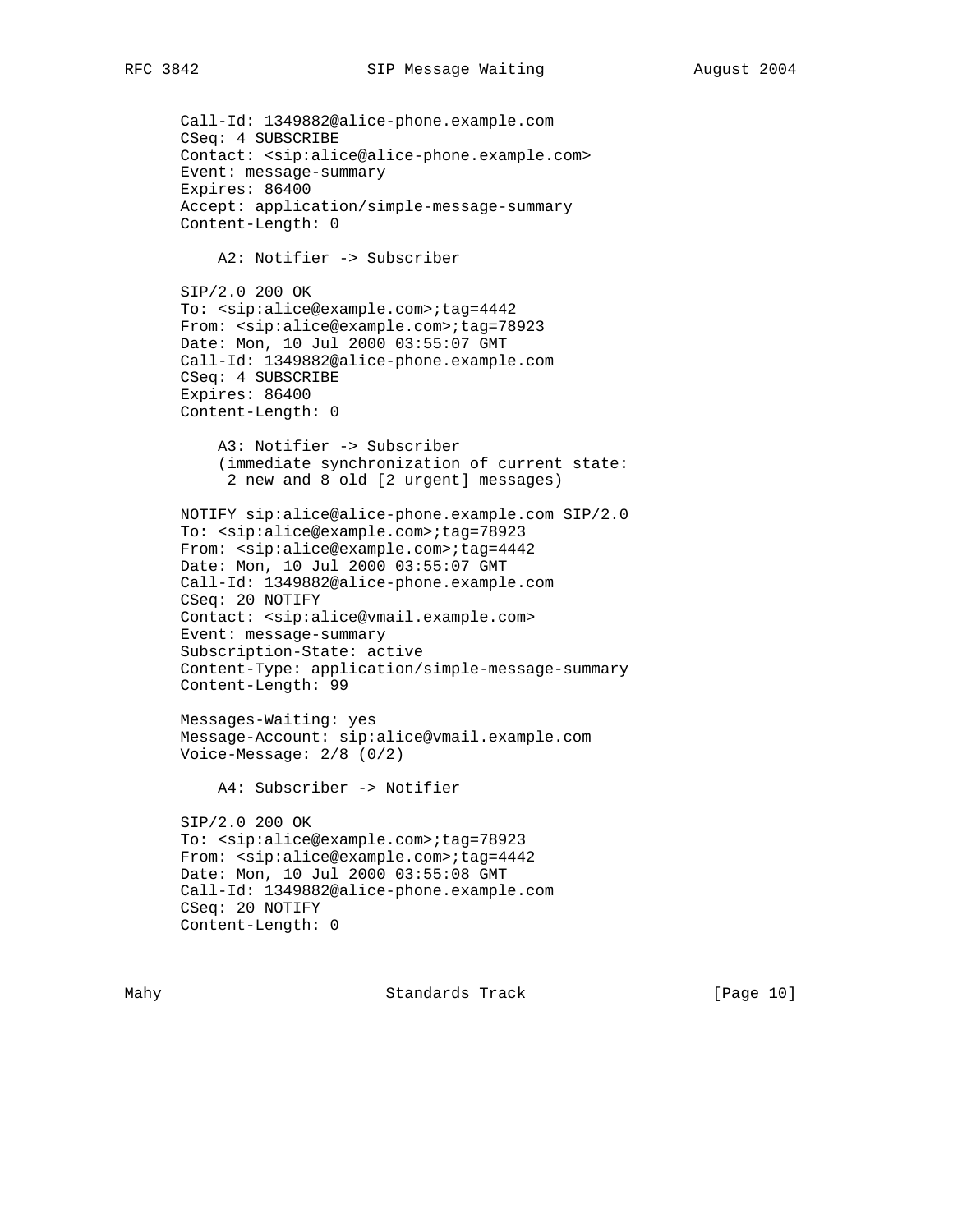A5: Notifier -> Subscriber This is a notification of new messages. Some headers from each of the new messages are appended.

 NOTIFY sip:alice@alice-phone.example.com SIP/2.0 To: <sip:alice@example.com>;tag=78923 From: <sip:alice@example.com>;tag=4442 Date: Mon, 10 Jul 2000 04:28:53 GMT Contact: <sip:alice@vmail.example.com> Call-ID: 1349882@alice-phone.example.com CSeq: 31 NOTIFY Event: message-summary Subscription-State: active Content-Type: application/simple-message-summary Content-Length: 503

 Messages-Waiting: yes Message-Account: sip:alice@vmail.example.com Voice-Message: 4/8 (1/2)

 To: <alice@atlanta.example.com> From: <bob@biloxi.example.com> Subject: carpool tomorrow? Date: Sun, 09 Jul 2000 21:23:01 -0700 Priority: normal Message-ID: 13784434989@vmail.example.com

 To: <alice@example.com> From: <cathy-the-bob@example.com> Subject: HELP! at home ill, present for me please Date: Sun, 09 Jul 2000 21:25:12 -0700 Priority: urgent Message-ID: 13684434990@vmail.example.com

A6: Subscriber -> Notifier

 SIP/2.0 200 OK To: <sip:alice@example.com>;tag=78923 From: <sip:alice@example.com>;tag=4442 Date: Mon, 10 Jul 2000 04:28:53 GMT Call-ID: 1349882@alice-phone.example.com CSeq: 31 NOTIFY Content-Length: 0

 A7: Subscriber -> Notifier Refresh subscription.

Mahy Standards Track [Page 11]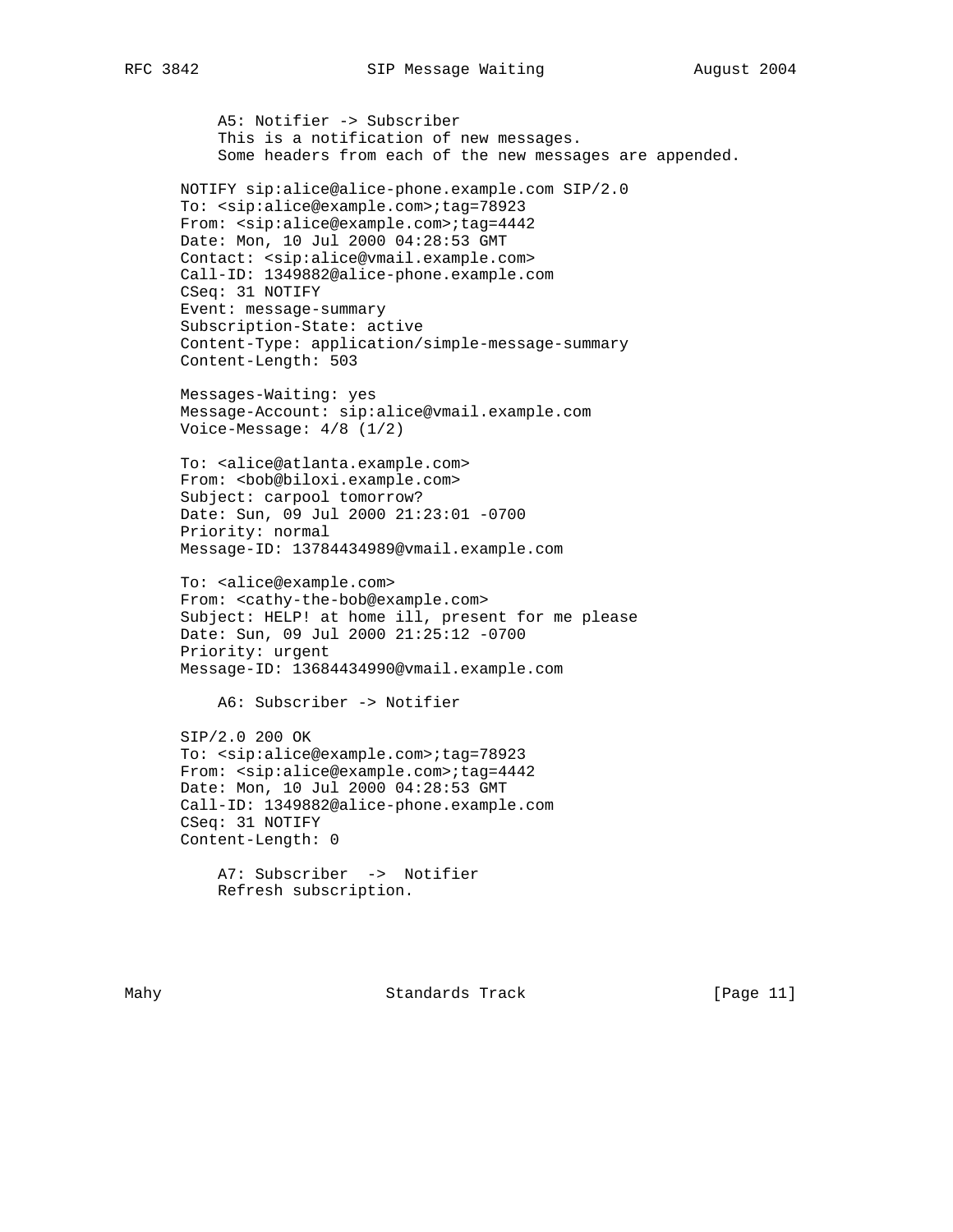```
 SUBSCRIBE sip:alice@vmail.example.com SIP/2.0
 To: <sip:alice@example.com>;tag=4442
From: <sip:alice@example.com>;tag=78923
 Date: Mon, 10 Jul 2000 15:55:06 GMT
 Call-Id: 1349882@alice-phone.example.com
 CSeq: 8 SUBSCRIBE
 Contact: <sip:alice@alice-phone.example.com>
 Event: message-summary
 Expires: 86400
 Accept: application/simple-message-summary
 Content-Length: 0
     A8: Notifier -> Subscriber
 SIP/2.0 200 OK
 To: <sip:alice@example.com>;tag=4442
From: <sip:alice@example.com>;tag=78923
 Date: Mon, 10 Jul 2000 15:55:07 GMT
 Call-Id: 1349882@alice-phone.example.com
 CSeq: 8 SUBSCRIBE
 Contact: <sip:alice@alice-phone.example.com>
 Expires: 86400
 Content-Length: 0
     A9: Notifier -> Subscriber
     (immediate synchronization of current state)
 NOTIFY sip:alice@alice-phone.example.com SIP/2.0
 To: <sip:alice@example.com>;tag=78923
From: <sip:alice@example.com>;tag=4442
 Date: Mon, 10 Jul 2000 15:55:07 GMT
 Call-Id: 1349882@alice-phone.example.com
 CSeq: 47 NOTIFY
 Contact: <sip:alice@vmail.example.com>
 Event: message-summary
 Subscription-State: active
 Content-Type: application/simple-message-summary
 Content-Length: 99
 Messages-Waiting: yes
 Message-Account: sip:alice@vmail.example.com
 Voice-Message: 4/8 (1/2)
     A10: Subscriber -> Notifier
 SIP/2.0 200 OK
 To: <sip:alice@example.com>;tag=78923
From: <sip:alice@example.com>;tag=4442
```
Mahy Standards Track [Page 12]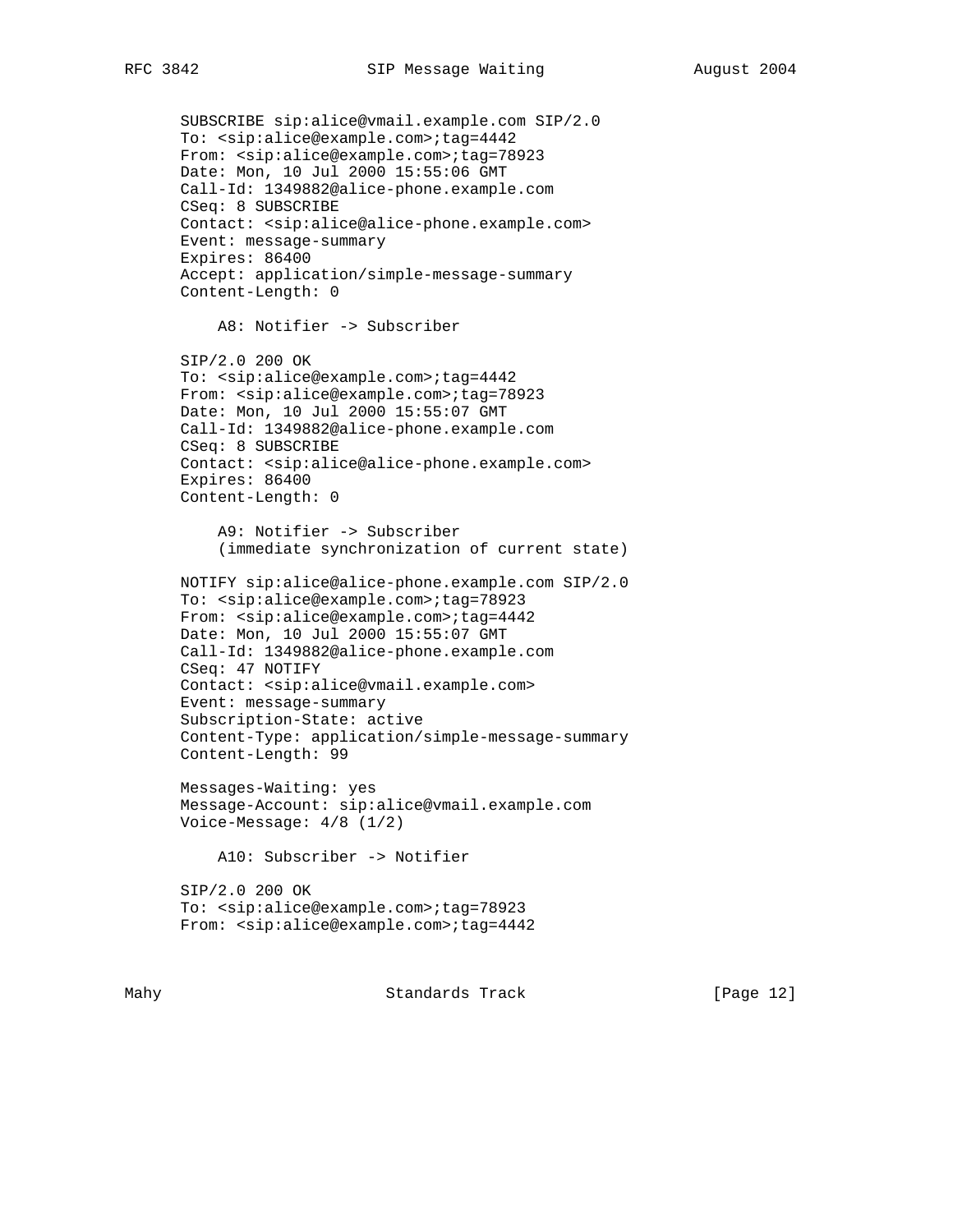```
 Date: Mon, 10 Jul 2000 15:55:08 GMT
 Call-Id: 1349882@alice-phone.example.com
 CSeq: 47 NOTIFY
 Contact: <sip:alice@vmail.example.com>
     A11: Subscriber -> Notifier
     Un-subscribe after "alice" logs out.
 SUBSCRIBE sip:alice@vmail.example.com SIP/2.0
 To: <sip:alice@example.com>;tag=4442
 From: <sip:alice@example.com>;tag=78923
 Date: Mon, 10 Jul 2000 19:35:06 GMT
 Call-Id: 1349882@alice-phone.example.com
 CSeq: 17 SUBSCRIBE
 Contact: <sip:alice@alice-phone.example.com>
 Event: message-summary
 Expires: 0
 Accept: application/simple-message-summary
 Content-Length: 0
     A12: Notifier -> Subscriber
 SIP/2.0 200 OK
 To: <sip:alice@example.com>;tag=4442
 From: <sip:alice@example.com>;tag=78923
 Date: Mon, 10 Jul 2000 19:35:07 GMT
 Call-Id: 1349882@alice-phone.example.com
 CSeq: 17 SUBSCRIBE
 Contact: <sip:alice@alice-phone.example.com>
 Expires: 0
 Content-Length: 0
     A13: Notifier -> Subscriber
    (immediate synchronization of current state,
     which the subscriber can now ignore)
 NOTIFY sip:alice@alice-phone.example.com SIP/2.0
 To: <sip:alice@example.com>;tag=78923
From: <sip:alice@example.com>;tag=4442
 Date: Mon, 10 Jul 2000 19:35:07 GMT
 Call-Id: 1349882@alice-phone.example.com
 CSeq: 56 NOTIFY
 Contact: <sip:alice@vmail.example.com>
 Event: message-summary
 Subscription-State: terminated;reason=timeout
 Content-Type: application/simple-message-summary
 Content-Length: 99
```
Mahy Standards Track [Page 13]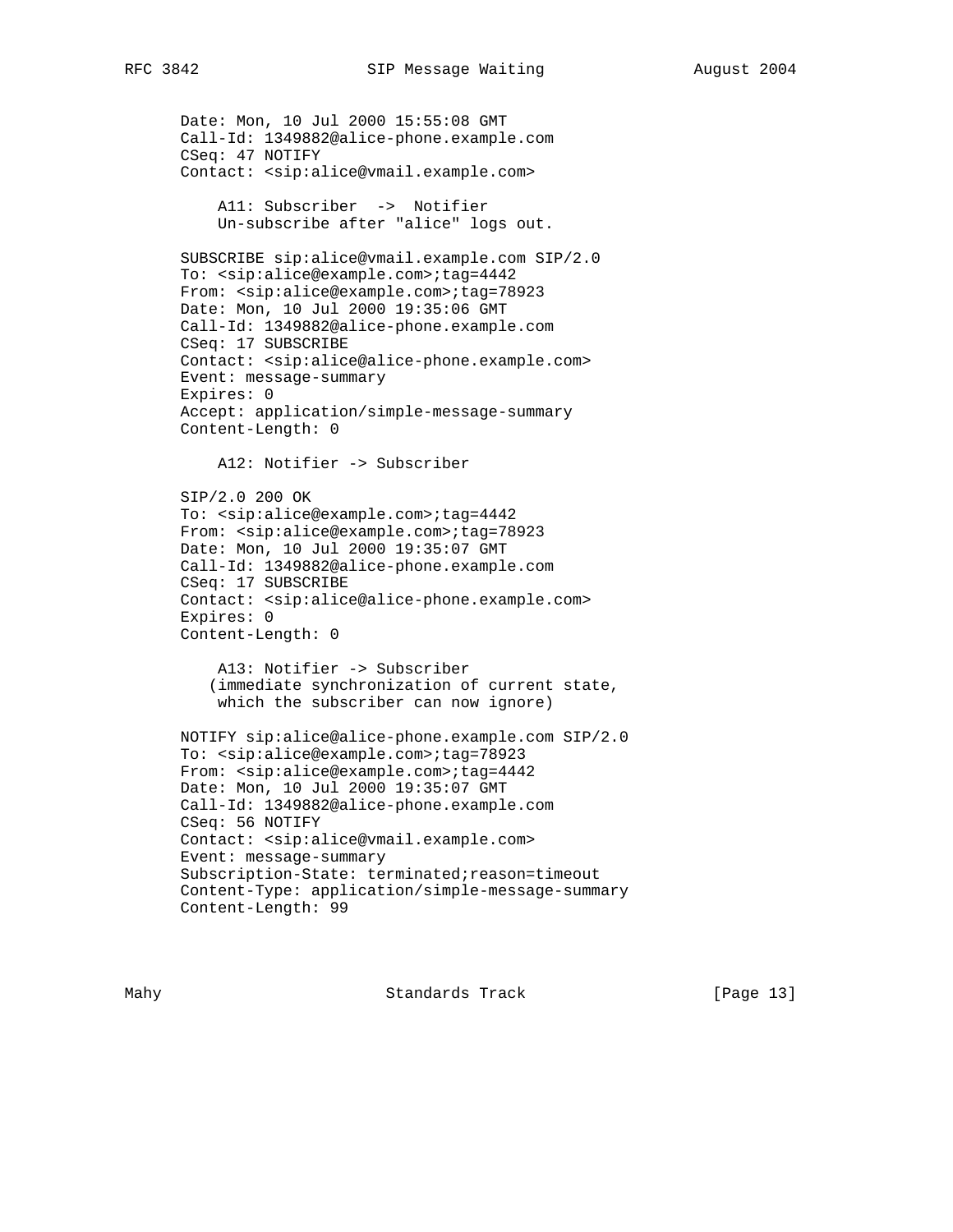Messages-Waiting: yes Message-Account: sip:alice@vmail.example.com Voice-Message: 4/8 (1/2)

A14: Subscriber -> Notifier

 SIP/2.0 200 OK To: <sip:alice@example.com>;tag=78923 From:  $<$ sip:alice@example.com>;tag=4442 Date: Mon, 10 Jul 2000 19:35:08 GMT Call-Id: 1349882@alice-phone.example.com CSeq: 56 NOTIFY Event: message-summary Content-Length: 0

4.2. Example Usage with Callee Capabilities and Caller Preferences

 The use of callee capabilities is optional but encouraged. If callee capabilities are used, a messaging notifier MAY REGISTER a Contact with an appropriate methods and events tag as shown in the example below. To further distinguish itself, the messaging notifier MAY also REGISTER as a Contact with the actor="msg-taker" tag. An example of this kind of registration follows below.

 REGISTER sip:sip3-sj.example.com SIP/2.0 To: <sip:alice@example.com> From: <sip:alice@example.com>;tag=4442 ... Contact: <sip:alice@vm13-sj.example.com> ;actor="msg-taker";methods="SUBSCRIBE" ;automata;events="message-summary"

 The following SUBSCRIBE message would find the Contact which registered in the example above.

```
 SUBSCRIBE sip:alice@example.com SIP/2.0
 ...
 Accept: application/simple-message-summary
 Event: message-summary
 Accept-Contact: *;automata;actor="msg-taker"
```
5. Formal Syntax

 The following syntax specification uses the augmented Backus-Naur Form (BNF) as described in RFC 2234 [6].

Mahy **Standards Track** [Page 14]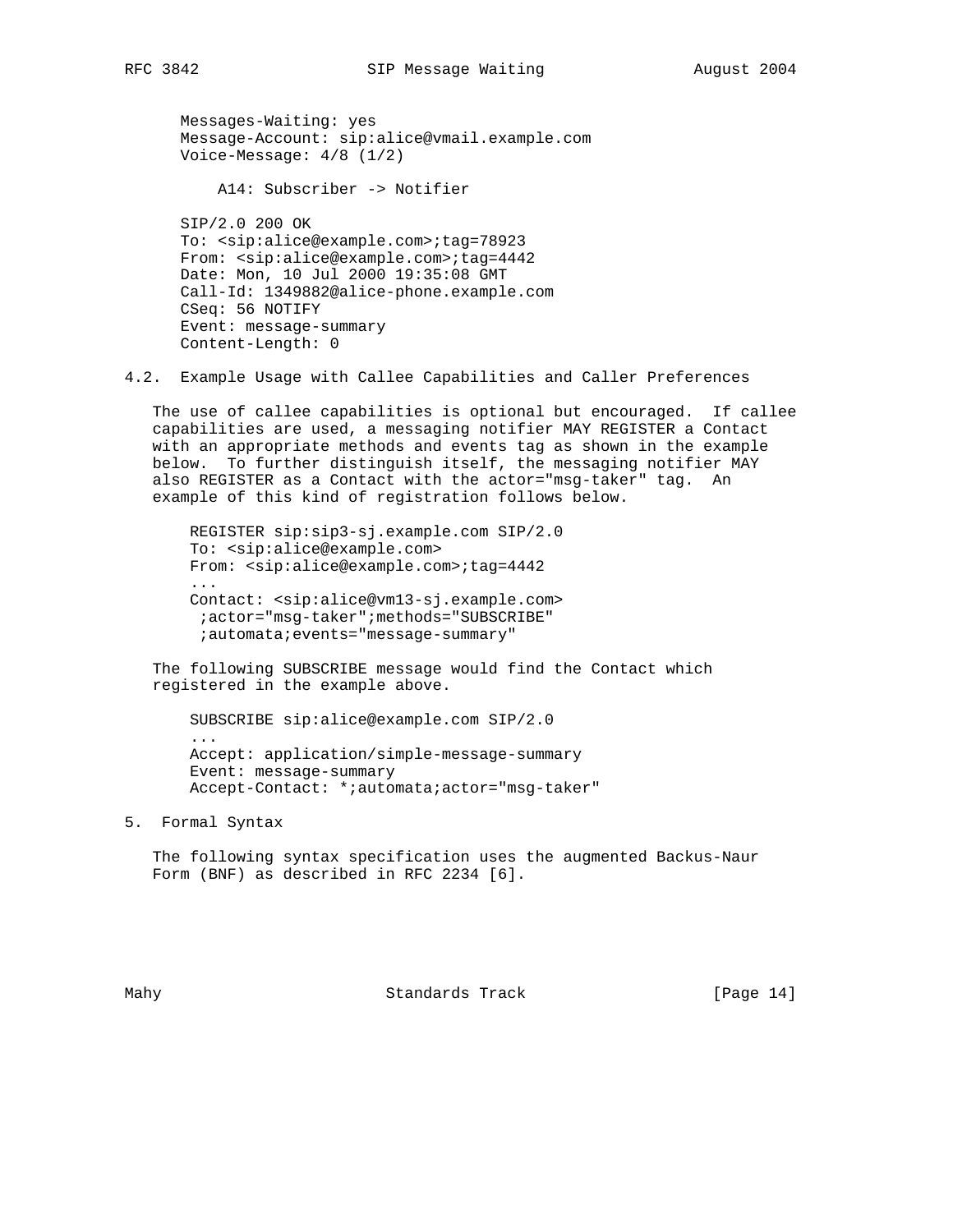5.1. New Event-Package Definition

This document defines a new event-package with the package name:

message-summary

5.2. Body Format Syntax

 The formal syntax for the application/simple-message-summary MIME type is described below. The message-context-class production is defined in Section 6.2 of RFC 3458 [7]. Note that all productions described here are case insensitive.

```
 message-summary = msg-status-line CRLF
                    [msg-account CRLF]
                     [*(msg-summary-line CRLF)]
                     [ *opt-msg-headers ]
 msg-status-line = "Messages-Waiting" HCOLON msg-status
 msg-status = "yes" / "no"
 msg-account = "Message-Account" HCOLON Account-URI
 Account-URI = SIP-URI / SIPS-URI / absoluteURI
```
 msg-summary-line = message-context-class HCOLON newmsgs SLASH oldmsgs [ LPAREN new-urgentmsgs SLASH old-urgentmsgs RPAREN ]

opt-msg-headers = CRLF 1\*(extension-header CRLF)

 newmsgs = msgcount oldmsgs = msgcount new-urgentmsgs = msgcount old-urgentmsgs = msgcount msgcount = 1\*DIGIT ; MUST NOT exceed 2^32-1

6. Security Considerations

 Message summaries and optional message bodies contain information which is typically very privacy sensitive. At a minimum, subscriptions to this event package SHOULD be authenticated and properly authorized. Furthermore, notifications SHOULD be encrypted and integrity protected using either end-to-end mechanisms, or the hop-by-hop protection afforded messages sent to SIPS URIs.

 Additional and privacy security considerations are discussed in detail in SIP [1] and SIP Events [2].

Mahy Standards Track [Page 15]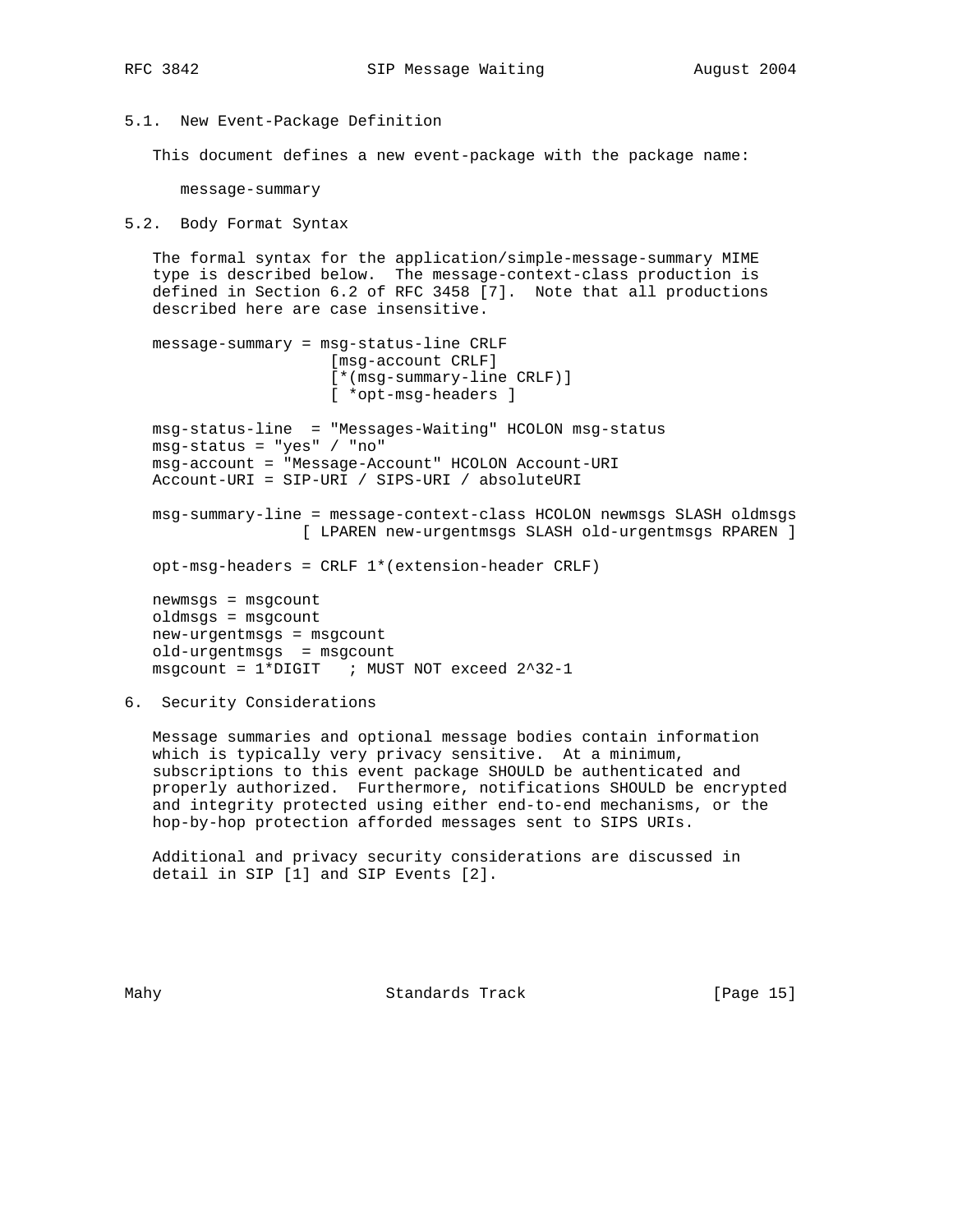# 7. IANA Considerations

7.1. SIP Event Package Registration for message-summary

Package name: message-summary

Type: package

Contact: [Mahy]

Published Specification: This document.

7.2. MIME Registration for application/simple-message-summary

MIME media type name: application

MIME subtype name: simple-message-summary

Required parameters: none.

Optional parameters: none.

 Encoding considerations: This MIME type was designed for use with protocols which can carry binary-encoded data. Although the format of this MIME type is similar to RFC 2822, it is not identical. (Specifically, line folding rules are SIP-specific and included URIs can contain non-ASCII characters.) Protocols which do not carry binary data (which have line length or character-set restrictions for example) MUST use a reversible transfer encoding (such as base64) to carry this MIME type.

 Security considerations: See the "Security Considerations" section in this document.

Interoperability considerations: none

Published specification: This document.

 Applications which use this media: The simple-message-summary application subtype supports the exchange of message waiting and message summary information in SIP networks.

Mahy Standards Track [Page 16] [Page 16]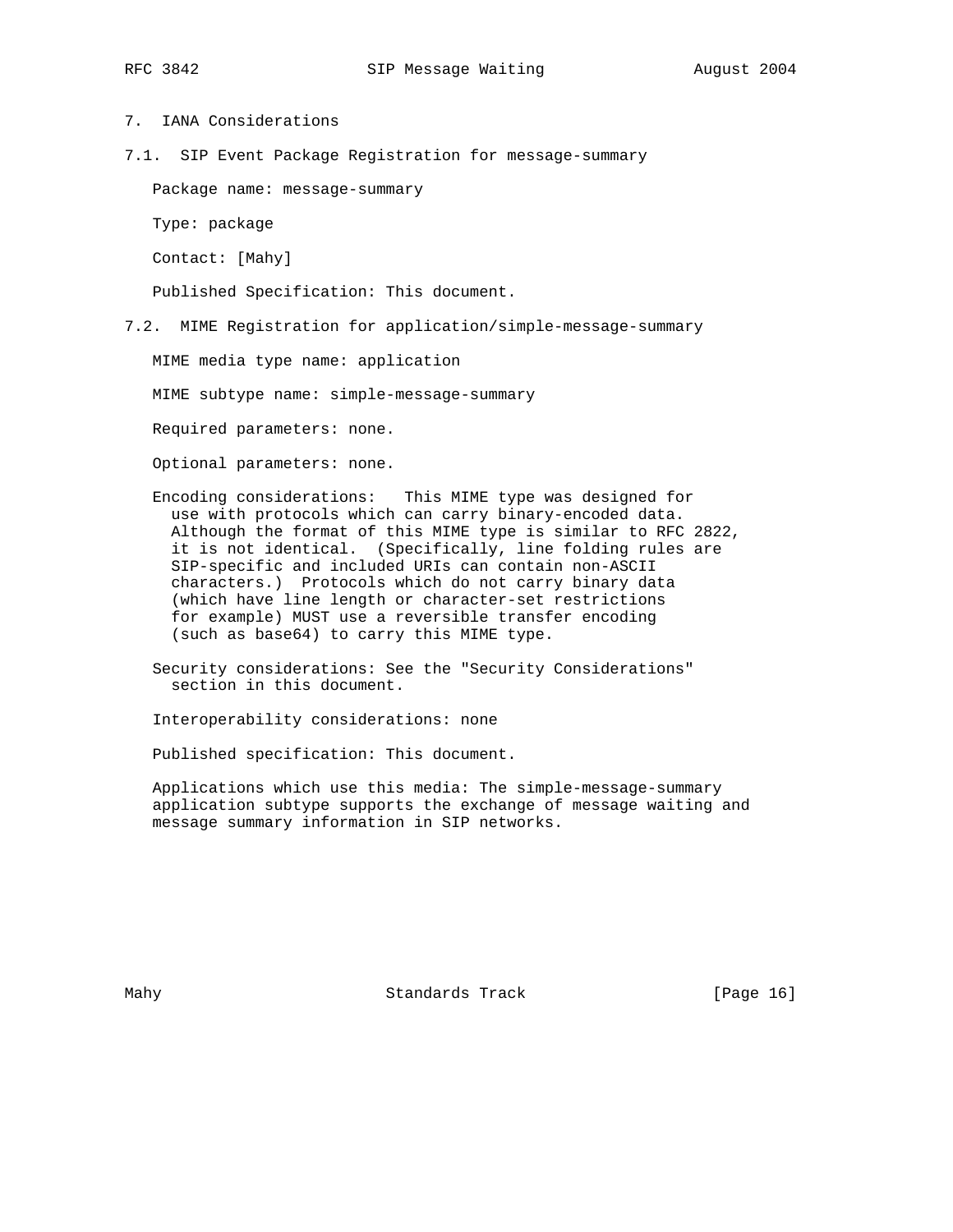Additional information:

- 1. Magic number(s): N/A
- 2. File extension(s): N/A
- 3. Macintosh file type code: N/A
- 8. Contributors

 Ilya Slain came up with the initial format of the text body contained in this document. He was previously listed as a co-author, however, he is no longer reachable.

9. Acknowledgments

 Thanks to Dan Wing, Dave Oran, Bill Foster, Steve Levy, Denise Caballero-McCann, Jeff Michel, Priti Patil, Satyender Khatter, Bich Nguyen, Manoj Bhatia, David Williams, and Bryan Byerly of Cisco, Jonathan Rosenberg and Adam Roach of Dynamicsoft, Eric Burger of Snowshore, Nir Chen of Comverse, and Eric Tremblay of Mediatrix.

- 10. References
- 10.1. Normative References
	- [1] Rosenberg, J., Schulzrinne, H., Camarillo, G., Johnston, A., Peterson, J., Sparks, R., Handley, M., and E. Schooler, "SIP: Session Initiation Protocol", RFC 3261, June 2002.
	- [2] Roach, A.B., "Session Initiation Protocol (SIP)-Specific Event Notification", RFC 3265, June 2002.
	- [3] Bradner, S., "Key words for use in RFCs to Indicate Requirement Levels", BCP 14, RFC 2119, March 1997.
	- [4] Rosenberg, J., Schulzrinne, H., and P. Kyzivat, "Caller Preferences for the Session Initiation Protocol (SIP)", RFC 3841, August 2004.
	- [5] Rosenberg, J., Schulzrinne, H., and P. Kyzivat, "Indicating User Agent Capabilities in the Session Initiation Protocol (SIP)", RFC 3840, August 2004.
	- [6] Crocker, D., Ed. and P. Overell, "Augmented BNF for Syntax Specifications: ABNF", RFC 2234, November 1997.

Mahy Standards Track [Page 17]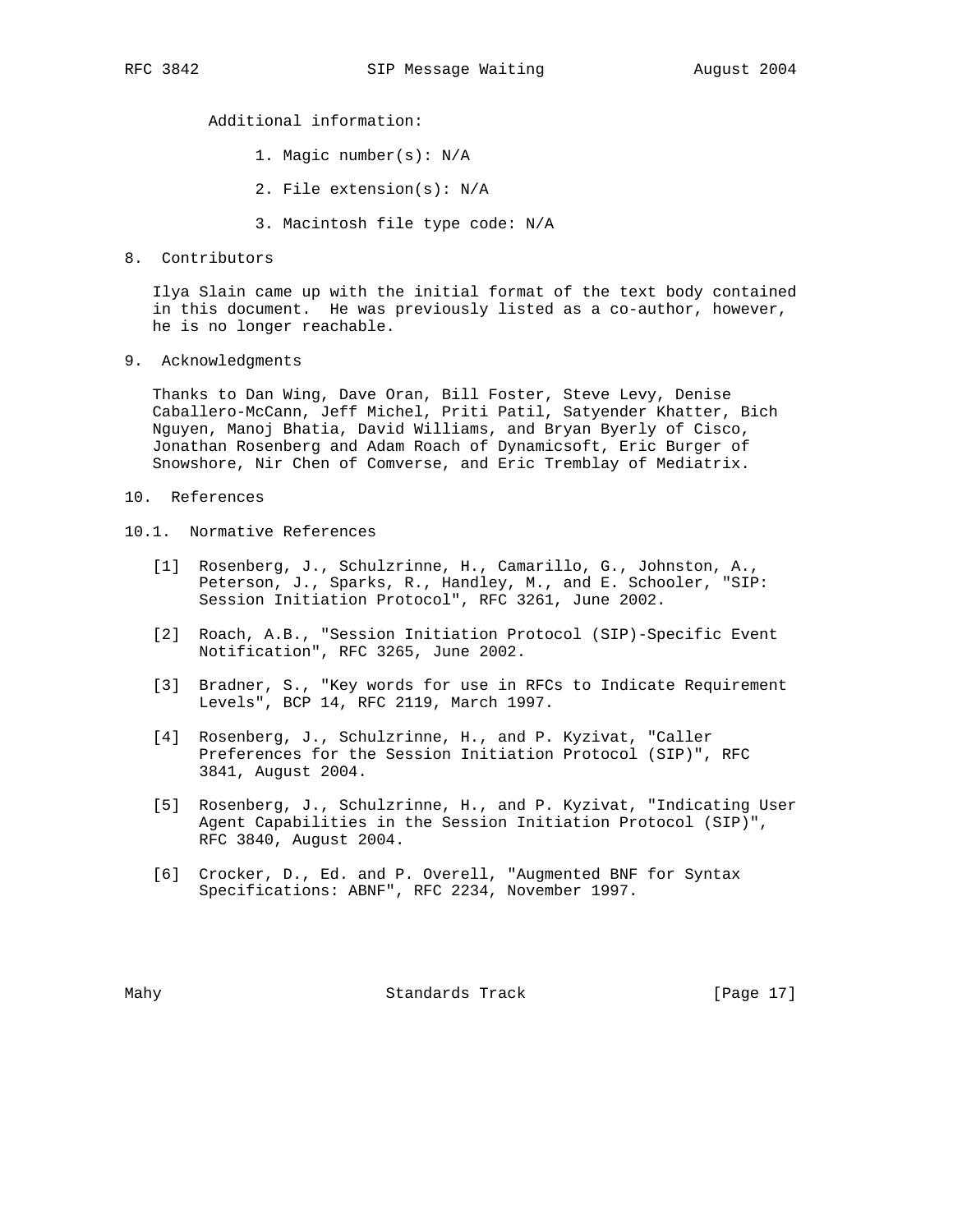- [7] Burger, E., Candell, E., Eliot, C., and G. Klyne, "Message Context for Internet Mail", RFC 3458, January 2003.
- 10.2. Informational References
	- [8] Freed, N. and N. Borenstein, "Multipurpose Internet Mail Extensions (MIME) Part Two: Media Types", RFC 2046, November 1996.
	- [9] Resnick, P., Ed., "Internet Message Format", RFC 2822, April 2001.
	- [10] Rosenberg, J., Roach, A.B., and B. Campbell, "A Session Initiation Protocol (SIP) Event Notification Extension for Resource Lists", Work in Progress, June 2003.
	- [11] Telcordia, "GR-506: Signaling for Analog Interfaces, Issue 1, Revision 1", Nov 1996.
- 11. Author's Address

 Rohan Mahy Cisco Systems, Inc. 5617 Scotts Valley Drive, Suite 200 Scotts Valley, CA 95066 USA

EMail: rohan@cisco.com

Mahy Standards Track [Page 18]